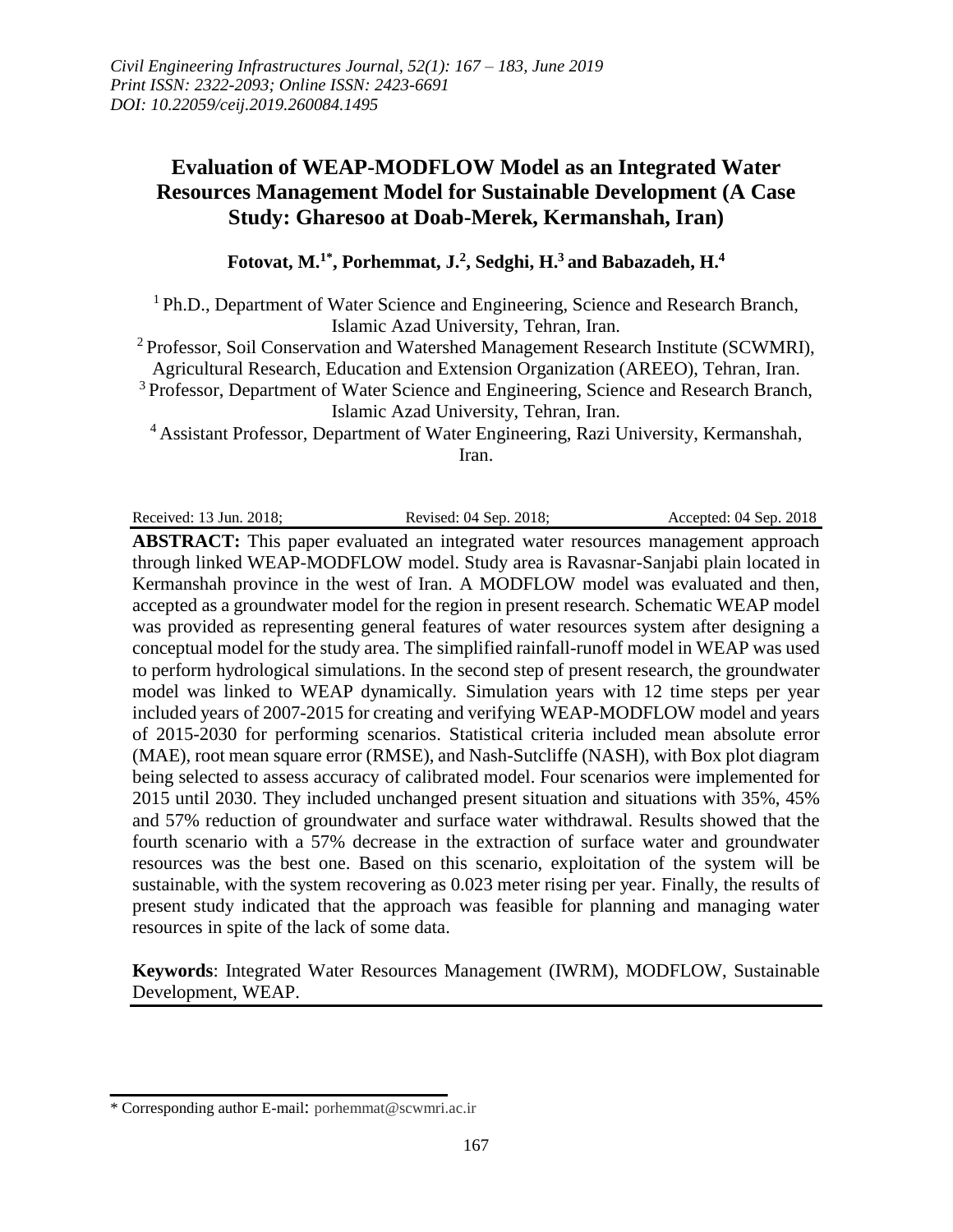#### **INTRODUCTION**

The water resource was investigated separately as groundwater and surface water up to 1960. The first basic research on integrated studies was done in 1961 (Hall and Buras, 1961). Studies performed by Bittinger (1967) and Bredehoeft and Young (1983) escalated from the mid-70s. Bittinger (1967) introduced more aspects through his articles. Based on this approach, there are some dynamic interactions between all components of water resources within a basin due to the fact that changes in stress of each component have some effects on others.

Conjunctive use of surface water and groundwater was improved and developed by others (Illangasekare and Morel-Seytoux, 1982; Moddock, 1974; Morel-Seytoux and Daly, 1975). The research on producing a framework for integrated water resources management issues has expanded since 1980s. These issues were related to legal, social, environmental and political objectives. Simulation, hence optimization, were developed to a large extent in 1990s. Ramireddygray et al. (2000) developed an integrated, watershed-scale model by combining POTYLDAR model for surface water and MODFLOW model for groundwater. They concluded that irrigation was a major budget item for managing water resources on watershed scale.

Marino (2001) selected a basin-wide management strategy to consider conjunctive use of surface water and groundwater to achieve optimum condition of use of water, for which different users were competing. Vedula et al. (2005) used an integratedoptimized model to achieve maximum utilization under constrained conditions by integrating the water releasing from reservoir into the canal and pumping from groundwater in order to allocate water in different seasons. Respective constraints were grouped in three categories: 1) mass balance in the reservoir,

2) soil moisture separated by each crop, and 3) equations governing the groundwater flow. Finally, a linear programming (LP) model led to an integrated – optimized model by defining constraints in objective functions.

Gaiser et al. (2008) developed the integrated regional MOSDEW model in Neckar basin in southwest Germany. Then, the model was tested and validated within some other basins under limiting ecological, hydrological and socio-economic boundary conditions. Results were promising with respect to the use of model with scenario simulations for strategic basin-wide planning of water management, which improved strategic planning of water resources management by taking 9 sub-models into account. WEAP MODFLOW link was used as an effective tool in the assessment of groundwater - surface water hydrological water-use system (Lovell, 2009; Condon and Maxwell, 2013; Li et al., 2018).

Sustainable management of groundwater and surface water is particularly important in the areas affected by water shortage such as Central Asia and Western China (Howard and Howard, 2016; Li, 2016). Simulating complex condition of over-extraction and appropriate management approach of aquifers are required to compensate drawdown. Conjunctive use of surface water and groundwater is a common element for integrated water resources management. Several studies have been performed on conjunctive use of surface water and groundwater on the farm and/or river basin scales (Pulido-Velázquez et al., 2006; Diao et al., 2007; Alam and Olsthoorn, 2011; Mahjoub et al., 2011; Alam and Olsthoorn, 2014; Li et al., 2018; Li et al., 2015; Singh, 2014; Hanson et al., 2014; Xin et al., 2015; El-Rawy et al., 2016).

Hadded et al. (2013) assessed water resources based on various scenarios by using an integrated model within the framework of WEAP-MODFLOW and DSS in the Zeuss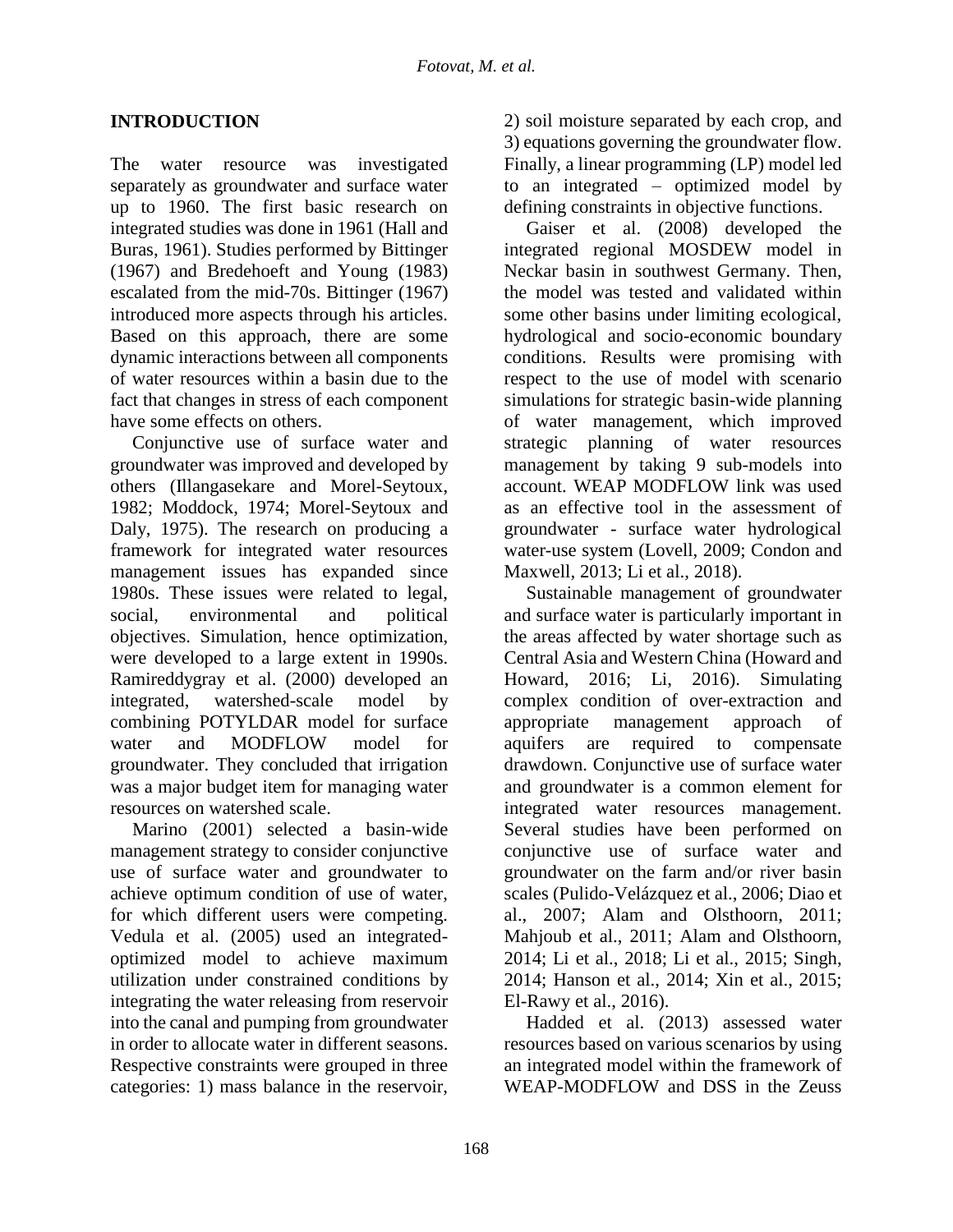Kuotine aquifer, southeast Tunisia, during a protracted period terminating in 2030.

Dimova et al. (2014) used System of Economic and Environmental Accounts for Water (SEEAW) and Water Evaluation and Planning System (WEAP) to perform a hydrological integration study. Kareem (2015) did some research on conjunctive use of surface water and groundwater within Jolack basin of northern part of Kirkuk, Iraq, using different models (SWAT for surface water and GMS for groundwater modeling). Safavi et al. (2015) studied water demand and supply in Zayanderud river basin, Iran, using Adaptive Network-based Fuzzy Inference System (ANFIS). Results of their research showed that current water management policy was not viable, and additional water management policies were required that could reduce water demands by improving irrigation water efficiency and decreasing groundwater extraction in order to achieve sustainable conditions within Zayanderud basin. Safavi et al. (2016) performed a study to develop and analyze three scenarios based on their own 2015 research as supply management, demand management, and meta management (combined supply and demand management). Five performance criteria were used in the process of scenario analyses as follows: time-based and volumetric reliability, resilience, vulnerability, and maximum deficit. Results of meta scenario indicated that both supply and demand management scenarios needed to be applied if water resources were to be protected against degradation and depletion.

Finally, the authors demonstrated that Meta scenario could improve water resources sustainably. Omar and Moussa (2016) studied different scenarios to eliminate water shortage by 2025 by using WEAP model. Above literature review shows that different combinations of models and scenarios were selected by different researchers to examine integrated water resources management

regarding the conjunctive use of surface water and groundwater. Seo et al. (2018) developed a conjunctive management model to obtain optimal allocation of surface water and groundwater under different constraints during drought periods. The model was tested for Haw River basin located in North Carolina. A combined simulation model consisting of a fully distributed hydrological model and a Penn State integrated Hydrological Model (PIHM) was used to compute depletion of stream flow and groundwater level simultaneously under pumping condition. A reservoir simulation model was then incorporated in the optimization framework to determine optimal allocations of surface water and groundwater resources. It can be concluded that management model proposed by present study is a big step toward sustainable groundwater withdrawal during drought periods.

Ravansar-Sanjabi plain is located in Ravansar-Sanjabi basin leading to Doab Merek outlet in Kermanshah, southwest of Iran. This plain has experienced an increasing drawdown equal to 12 meters for the past 10 years (Porhemmat et al., 2016).

Ravansar-Sanjabi aquifer is under critical conditions due to severe drawdowns according to many reports (Kavab Consulting Engineers, 2002; Eghlimtarh Consulting Engineers, 2007; Porhemmat et al., 2016). As a result, it is necessary to perform present study to investigate water resources management in this area.

## **MATERIALS AND METHODS**

## **Location, Hydrology, River Network**

Ravansar-Sanjabi basin is located in northwestern part of Kermanshah province, west of Iran (Figure 1). Average altitude of Ravansar-Sanjabi basin is 1556 m above mean sea level, its lowest elevation is 1307 m in south-southeast and the highest one is 2737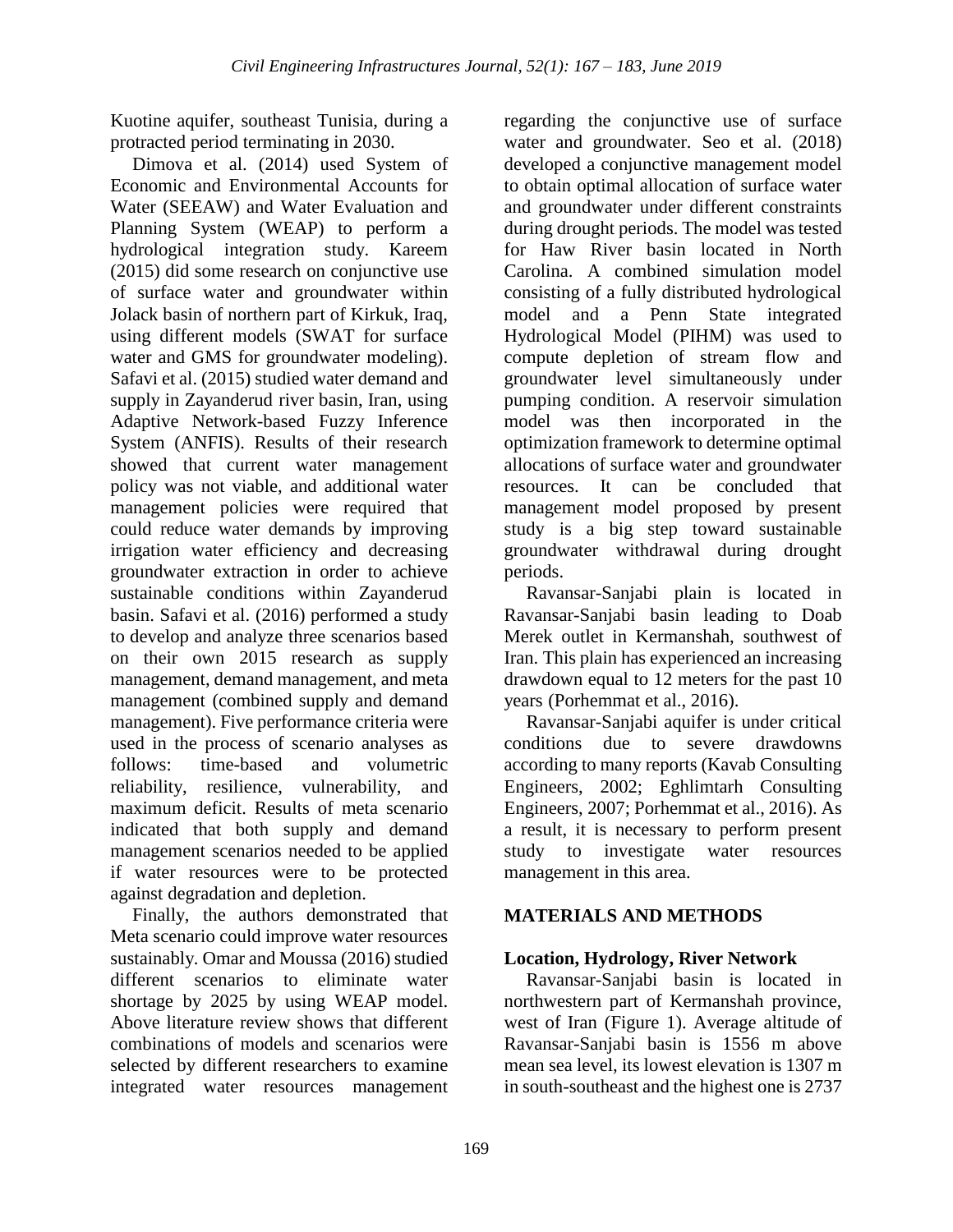m above mean sea level.

This area has a mountainous humid climate in northern and southwestern parts and semi-humid in central parts (Kavab Consulting Engineers, 2002). The average annual rainfall is 526 mm, with maximum monthly rainfall occurring in March and April, and the minimum in July.

Ravansar-Sanjabi basin has a drainage network in direction of northwest to southeast, which is equipped with two hydrometric stations on the main river, as shown in Figure 2 (Ravansar shown in the middle part of Figure 2 and beginning of main river; Doab-e Merek shown at the outlet). Mean monthly discharges from above mentioned hydrometric stations are given in Table 1.

Long-term temperature statistics at Ravansar synoptic station is 14.9 ºC as the average, and 22.5 ºC, 41.4 ºC, 8.2 ºC and 21.6 ºC as absolute minimum, absolute maximum, average minimum and average maximum temperatures, respectively. Similarly, evapotranspiration values are 795.45 mm/yr and 713.32 mm/yr within the plain and on the mountains, respectively.

Table 1. Comparison of long-term means monthly Doab and Ravansar hydrometers statistics in m<sup>3</sup>/s

| <b>Station</b> | <b>Oct</b> | Nov  | Dec | Jan | Feb | Mar | Apr                                                            | May | Jun | Jul | Aug | – Sep |
|----------------|------------|------|-----|-----|-----|-----|----------------------------------------------------------------|-----|-----|-----|-----|-------|
| Ravansar       | 1.34       |      |     |     |     |     | 2.929 3.083 3.73 6.833 10.9 13.15 10.19 7.714 5.251 3.625 2.58 |     |     |     |     |       |
| Doab           | 3 3 4 3    | 5.44 |     |     |     |     | 8.6 9.7 15.57 31.58 44.61 30.50 10.15 5.806 3.88 3.06          |     |     |     |     |       |
| Difference     | .998.      |      |     |     |     |     | 2.511 5.517 5.97 8.737 20.68 31.46 20.31 2.436 0.55 0.25 0.48  |     |     |     |     |       |



**Fig. 1.** Location of the study area relative to Kermanshah province, Iran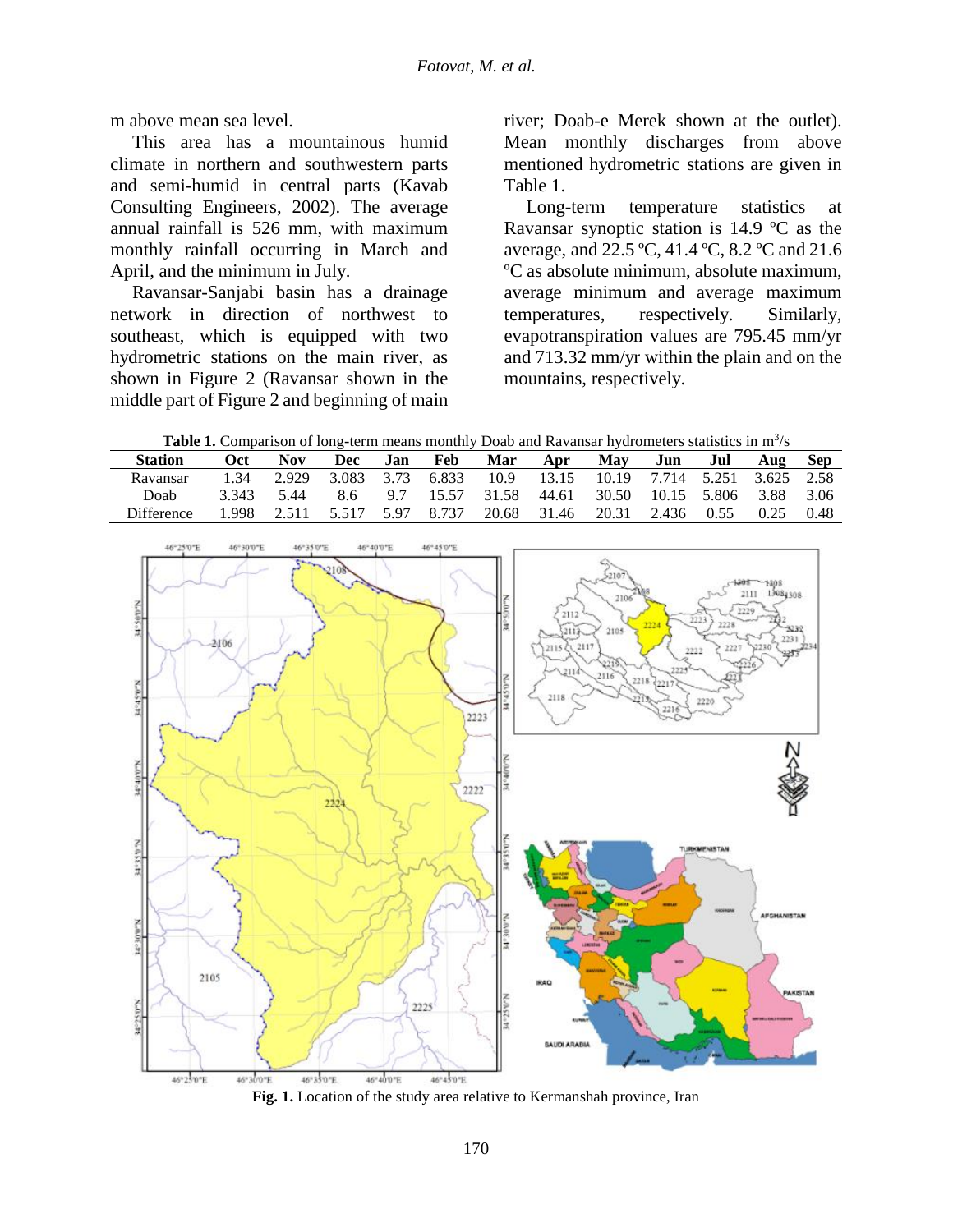

**Fig. 2.** Drainage network with hydrometric stations

#### **Geology and General Karst Setting**

Based on structural geology, the region includes a large number of thrust faults situated between the edges of crushed and folded zones of Zagros belt, creating some imbrications structures. General trend of these structures is northwest-southeast, details of which can be seen in the simplified map shown in Figure 3 (Nazari et al., 2015).

Figure 3 shows Bistoon Karstic limestone thrusted over a radiolarite formation in a zone of thrust faults and ZF formation (from a floded zone of Zagros) being separated by the above thrust faults. Lithology and stratigraphy of Bistoon include bioclastic and oolitic limestones dating back to the upper Triassic\_ upper Cretaceous. This formation is severely crushed, generating mature karst in the region. Radiolarite formation contains two upper and lower parts, with alternating chert, conglomerate, marl, and shale and then microbreciated limestone in lower part. ZF

formation is lime clay with microgranular texture known as Ilam formation, granular limestone and dark gray Gourpi formation. The top formation is quaternary deposits about 150-200 m thick (Zamin Kave Gostar Consulting Engineers, 2013).

#### **Water Supply and Demand**

Water demands in the study area include: drinking water required by the city and villages equal to about 3.095 MCM/yr; industrial water requirements equal to 0.593 MCM/yr; traditional water rights equal to 7.741 MCM/yr; and the amount of water required for hydraulic interactions between surface water and bedrocks (Fotovat et al., 2018), equal to about 6.279 MCM/yr, as shown in Figure 4. These numbers are given as input data separated by their time periods for the model and also for the future time based on calculated population growth.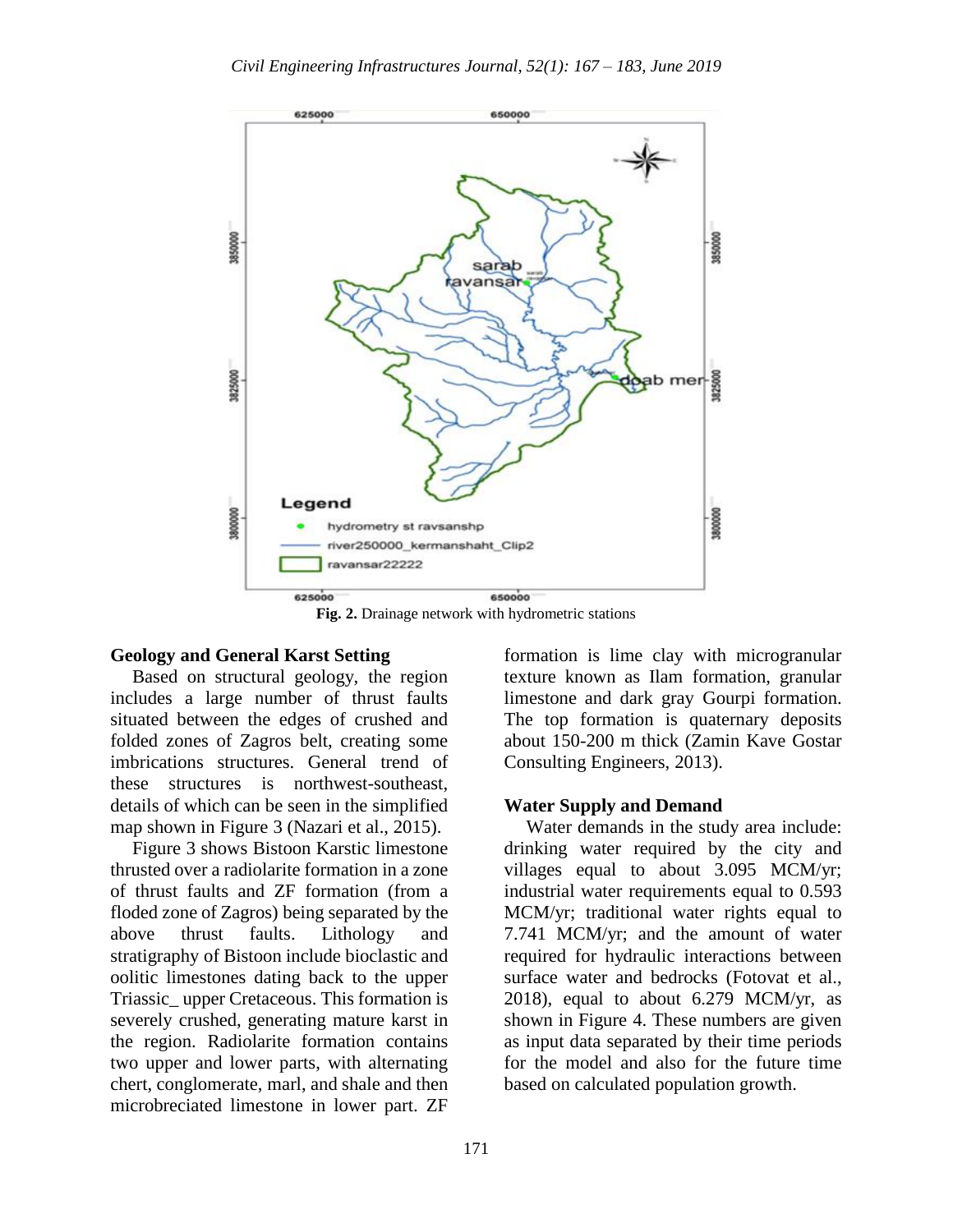

#### **Simplified Geological Map of Ravansar Area**

**Fig. 3.** Simplified geological map of the study Ravansar-Sanjabi area (Nazari et al., 2015)



**Fig. 4.** Schematic of WEAP with demand and supply nodes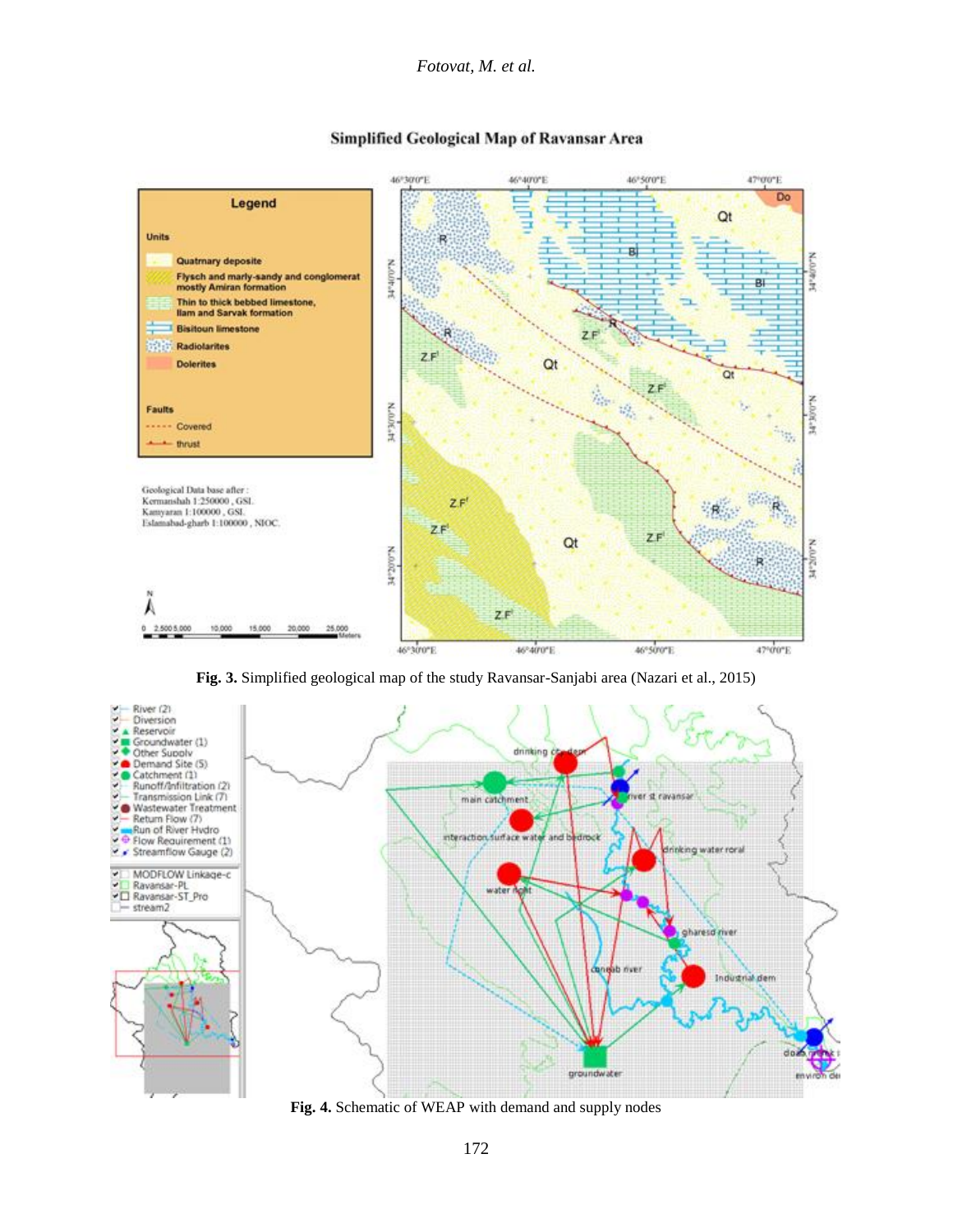#### **General Framework of WEAP Model**

This section includes three sub-sections: schematic of water demands and supply resources, groundwater model, and surface water resources model, which are explained below.

#### **Schematic Views of Hydraulic System, Water Demand and Supply**

A conceptual model of water demand and supply was designed based on the present conditions of the basin. Figure 4 shows water demand and supply as a schematic in the conceptual model. These nodes represent abstract entities and do not have a direct match in real world. Groundwater node, for example, represents the entire groundwater reservoir in the area and environmental demand based on Tennant method (Azari, 2011; Sedighkia et al., 2017) indicates the entire system environmental demand. Nodes in the schematic model of WEAP are dynamically related to each other and to other components of the combined model with connected lines such as transmission links, return flow, runoff/ infiltration, etc. It is also possible to establish a link between groundwater model and WEAP by creating a linkage file and connecting the MODFLOW cells to the nodes (Azari, 2011).

## **Groundwater Model**

To design grids in the study area is an early step in developing a groundwater model consisting of active (cells with inflow or outflow) and inactive (cells without inflow or outflow) cells relative to spatial distribution of recharge or discharge in aquifer (Figure 5).

MODFLOW 2000 was used to develop the hydrodynamic model of Ravansar-Sanjabi aquifer based on MODFLOW calibration model developed by Porhemmat et al. (2016) for this plain. Results of above research showed that hydraulic conductivity varied between 0.1 to 120 meters per day and average storage coefficient was  $7.1 \times 10^{-2}$ .

#### **Hydrological Simulations**

There are five methods available in WEAP simulate evapotranspiration, runoff, infiltration, and irrigation demands. These methods are rainfall-runoff, simplified coefficient approach for irrigation demands, Soil Moisture Method (SMA), MABIA method (Allen and et al., 2005), and Plant Growth Model approach (PGM) (Sieber and Purkey, 2016).

In this research, the first method (rainfallrunoff) was applied given the possibilities and available data. The basis of this method is to calculate effective rainfall based on differences in rainfall and evapotranspiration, separation infiltration, and runoff portion.  $ET_0$  was used to calculate crop water requirements, having higher accuracy for  $ET_{\text{crop}}$  with respect to the type of regional cultivation (Allen, 1998).

In the WEAP, required data was entered into the model through DATA tab.

# **RESULTS AND DISCUSSION**

Results of WEAP-MODFLOW model was presented generally for two time periods: first, current state (status quo) or reference scenario period from October 2007 to September 2015, during which the model was developed and verified. Second, the time period from October 2015 to September 2030, during which future scenario was implemented and forecasts were made. Results were acceptable in spite of the existence of some uncertainty parameters and models such as the absence of hydrometric stations for sub-basins,  $K_c$  in rainfall-runoff model, quantity of hydraulic interactions between porous media and bedrock of aquifer in vicinity of main river, and amounts illegal withdrawal of groundwater and surface water based on statistical indexes and comparison curves for calculated and observed data shown in Figures 6-11. Results for these two scenarios are shown in Figures 8, 12, 14, 16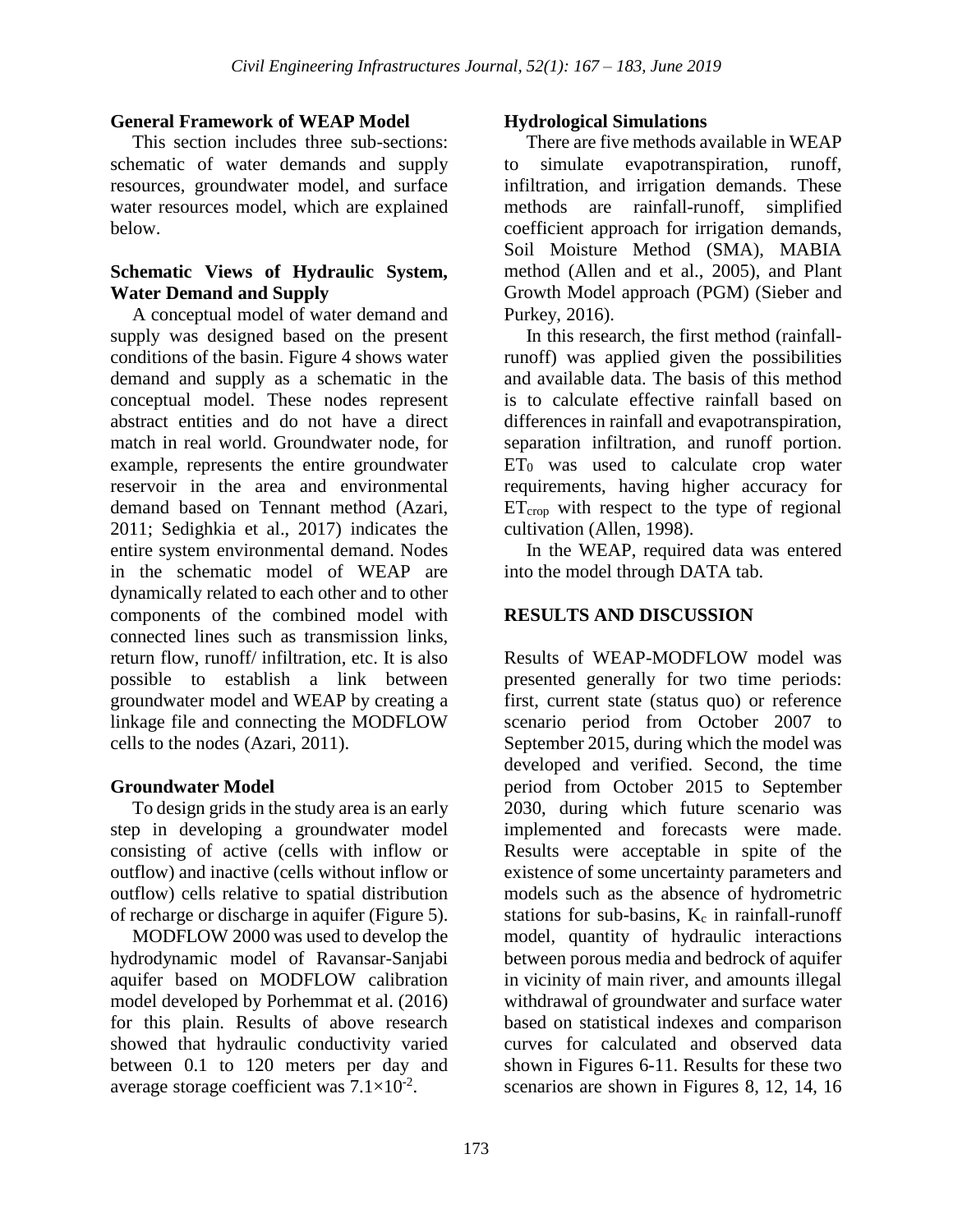and 18 as volumetric changes in groundwater reservoir and comparisons of observed and calculated discharges of surface water at Doab-e Merek station are shown in Table 3 and Figures 6, 7, 13, 15, 17 and 19.



**Fig. 5.** The area of aquifer active and inactive cells in the study region (Porhemmat et al., 2016)



**Fig. 6.** Comparison of observed and calculated monthly discharge curves at Doab station in current years

| <b>Table 2.</b> Water balance components (2007-2015) |          |          |          |          |          |          |          |          |            |
|------------------------------------------------------|----------|----------|----------|----------|----------|----------|----------|----------|------------|
| Year                                                 |          |          |          |          |          |          |          |          |            |
|                                                      | 2008     | 2009     | 2010     | 2011     | 2012     | 2013     | 2014     | 2015     | <b>Sum</b> |
| <b>Parameter</b>                                     |          |          |          |          |          |          |          |          |            |
| Consumption                                          | $-132.0$ | $-143.7$ | $-199.2$ | $-150.3$ | $-147.0$ | $-160.2$ | $-160.9$ | $-157.5$ | $-1250.8$  |
| Inflow from Ghareso river                            | 17.50    | 24.1     | 59.6     | 44.5     | 46.3     | 51.1     | 50.4     | 50.8     | 344.3      |
| Inflow from groundwater                              | 88.14    | 83.9     | 72.9     | 80.6     | 97.5     | 89.2     | 86.3     | 89.5     | 688.1      |
| Outflow to Ghareso river                             | $-9.4$   | $-27.9$  | $-38.3$  | $-31.9$  | $-33.7$  | $-33.1$  | $-30.1$  | $-25.3$  | $-229.6$   |
| Outflow to groundwater                               | $-15.6$  | $-50$    | $-69.8$  | $-57.5$  | $-61.3$  | $-59.8$  | $-53.9$  | $-45.5$  | $-413.4$   |
| Precipitation                                        | 51.42    | 13.52    | 174.79   | 114.49   | 98.3     | 112.8    | 108.2    | 88.0     | $-861.5$   |
| Sum                                                  | 0.00     | 0.00     | 0.00     | 0.00     | 0.00     | 0.00     | 0.00     | 0.00     | 0.00       |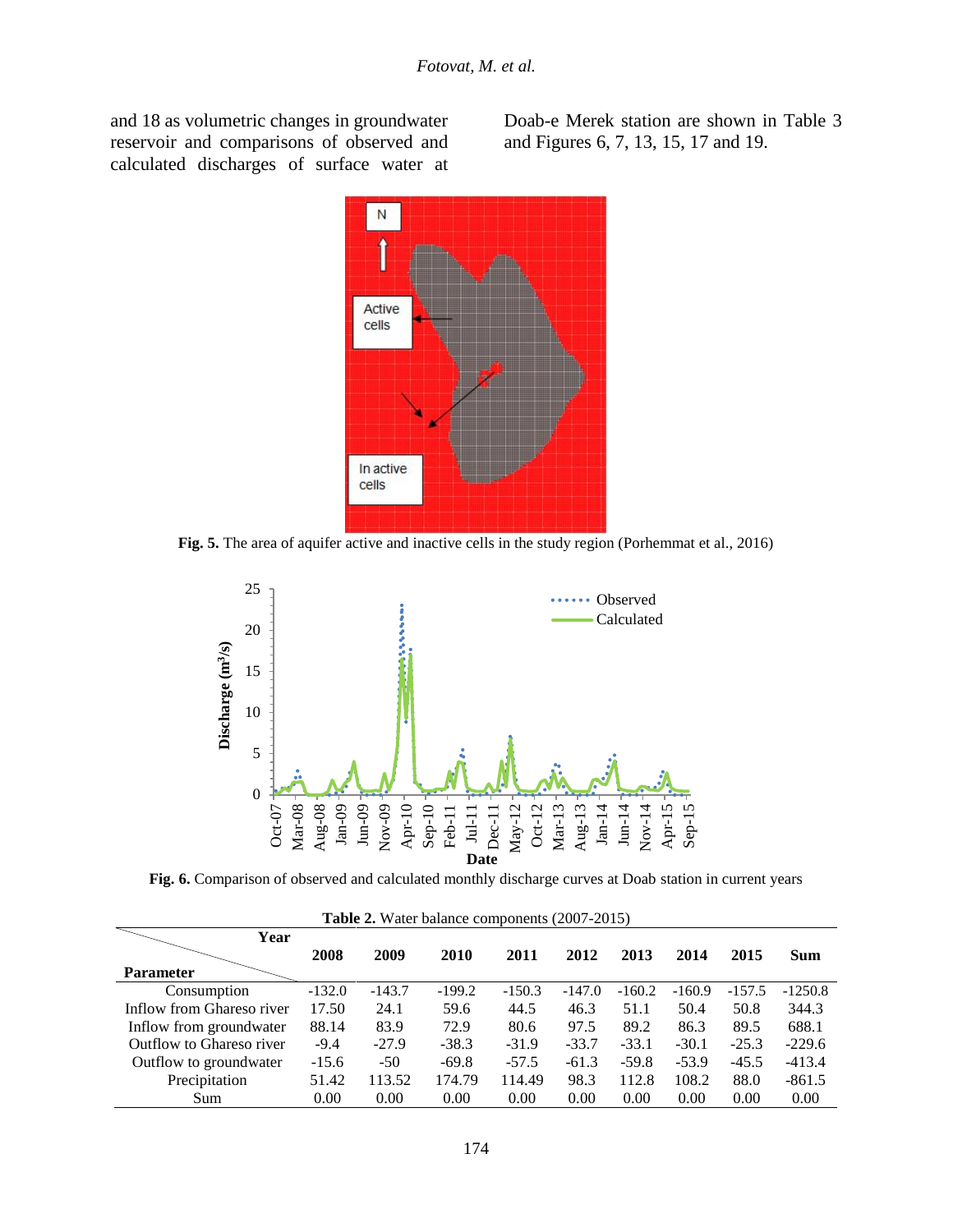

**Fig. 7.** Comparison of observed and calculated annual discharges of Gharesoo river at Doab-Merek station (2007- 2015)



**Fig. 8.** Volumetric changes of groundwater storage under current conditions and reference scenario during the period of 2007-2015



**Fig. 9.** Comparison of observed unit hydrograph and calculated mean monthly decrease in groundwater levels in current condition and reference scenario years (2007-2015)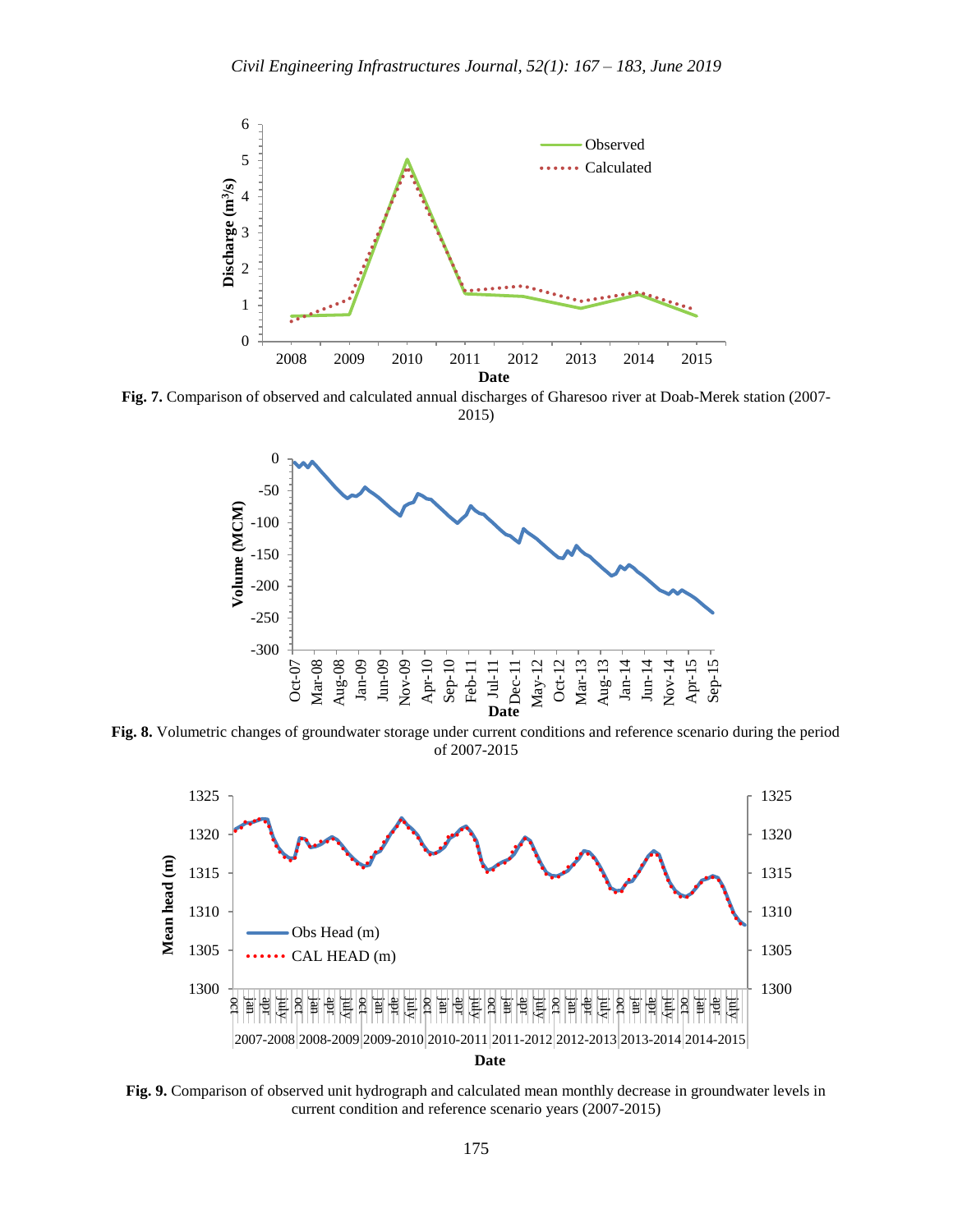*Fotovat, M. et al.*



**Fig. 10.** WEAP model evaluation based on mean absolute errors (MAE) at Doab Merek station (gauge)



**Fig. 11.** Box plot of observed and calculated mean monthly groundwater heads simulations in current condition and reference scenario periods (2007-2015)

#### **Results for Current Conditions and Reference Scenario**

These results are presented in Table 2 as water balance, evaluated surface water simulations, and groundwater modeling all within framework of WEAP model.

Based on Table 3 and Figures 6 and 7,

except for some peaks of curves in some months, a good match is seen between observed and calculated graphs. The mismatch in peaks of curves can be explained by complexities in structural geology and in interaction of karst and fractured media with porous media along main river in the region.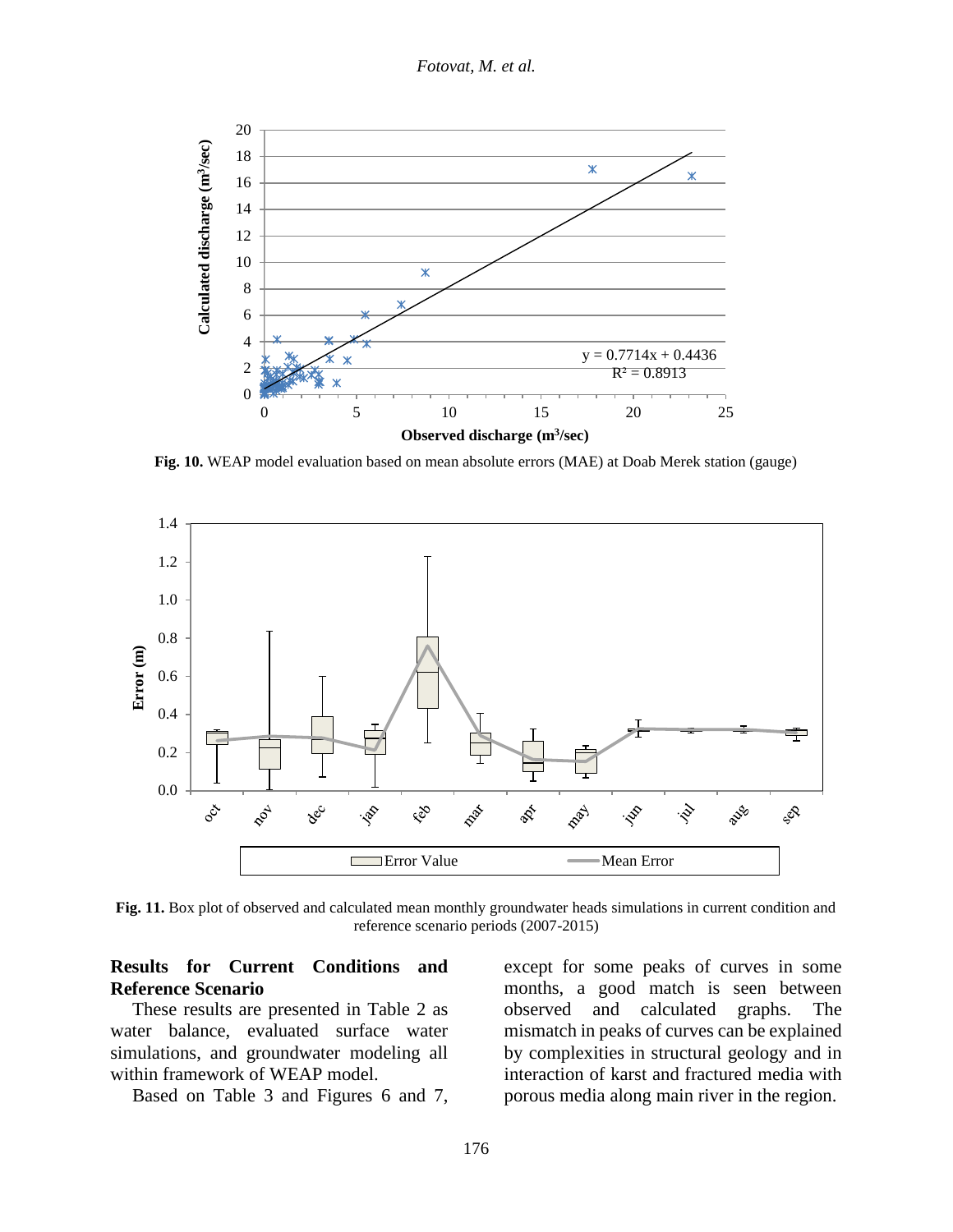Figure 8 shows groundwater volumetric changes calculated at 236 MCM during current condition and reference scenario years.

Figure 9 illustrates comparison of unit hydrograph based on observed data and calculated mean monthly decrease in groundwater levels. On this basis, the model performs well in simulating the study area groundwater.

Figure 10 shows the results for calculated discharge versus observed discharge at Doabe Merek station. As shown in Figure 10,  $R^2$  is 89%, RMSE is 1.1, and NASH is 86%. Accordingly, calculated model curves do match with observed items. This overall synchronization can be explained by statistical indices such as MAE, RMSE and NASH.

Box plot of differences between heads calculated by the model and observed heads of groundwater unit hydrograph is shown in Figure 11. Based on the plot, mean errors are close to median ones, and, in addition, good matches are seen in June, July, August and September.



**Fig. 12.** Volumetric changes in groundwater storage based on Scenario 1



**Fig. 13.** Comparison of observed and calculated discharges of Gharesoo river at Doab Merek station based on Scenario 1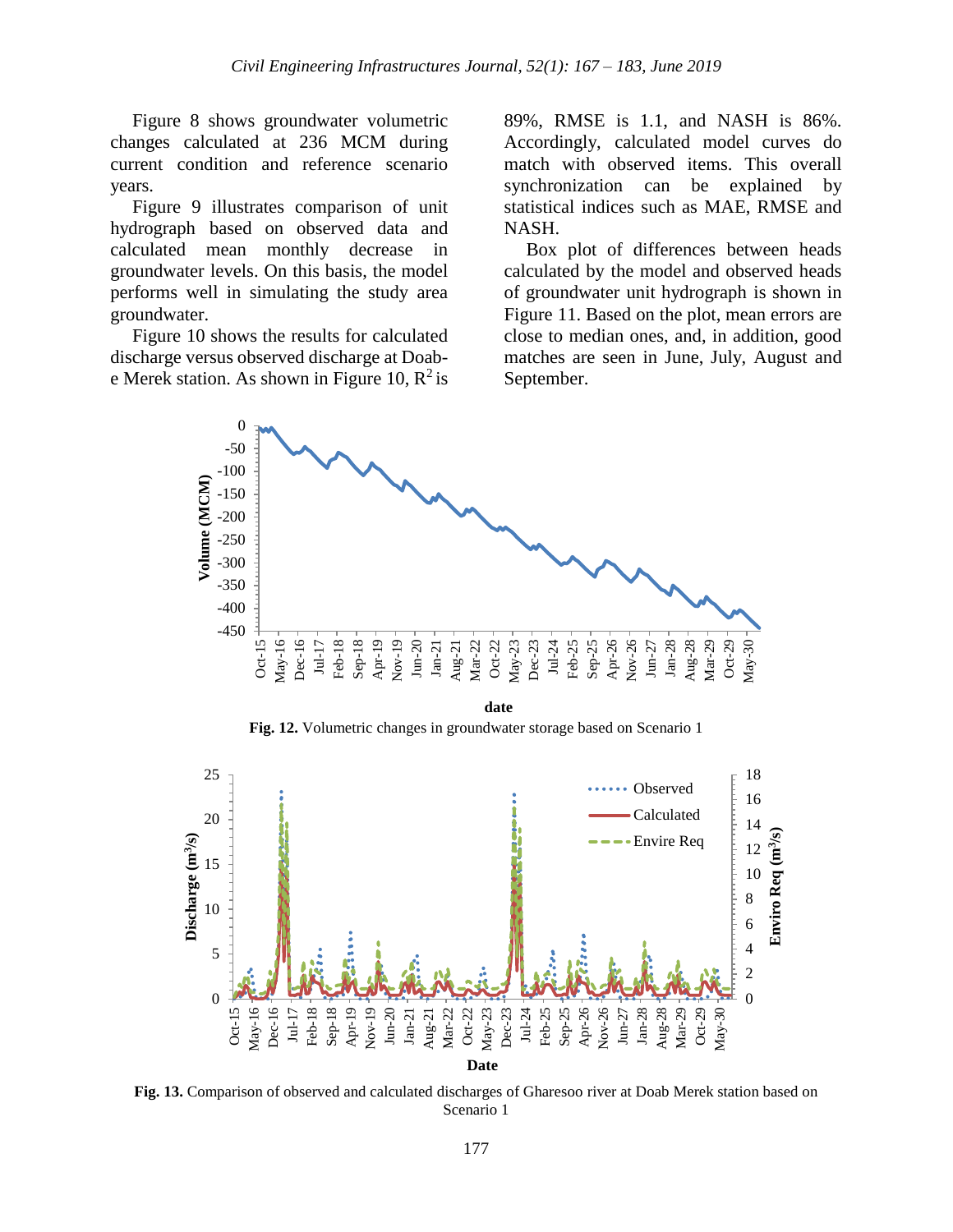*Fotovat, M. et al.*



**Fig. 14.** Volumetric changes in groundwater storage based on Scenario 2



**Fig. 15.** Comparison of observed and calculated discharges of Gharesoo river at Doab Merek station based on Scenario 2

| Thore or Comparison or observed and compared annual discharges or Charlesso fried at Duo station |                            |  |  |  |  |  |
|--------------------------------------------------------------------------------------------------|----------------------------|--|--|--|--|--|
| Observed discharge $(m^3)$                                                                       | Computed discharge $(m^3)$ |  |  |  |  |  |
| 22119264                                                                                         | 17501295.3                 |  |  |  |  |  |
| 23286614.4                                                                                       | 3697112.96                 |  |  |  |  |  |
| 159182150                                                                                        | 152344316.3                |  |  |  |  |  |
| 41560646.4                                                                                       | 44086357.76                |  |  |  |  |  |
| 39318048                                                                                         | 48430348.73                |  |  |  |  |  |
| 28885046.4                                                                                       | 35146604.23                |  |  |  |  |  |
| 40978742.4                                                                                       | 43019858.48                |  |  |  |  |  |
| 22119264                                                                                         | 27290117.5                 |  |  |  |  |  |
|                                                                                                  |                            |  |  |  |  |  |

**Table 3.** Comparison of observed and computed annual discharges of Gharesoo river at Dab station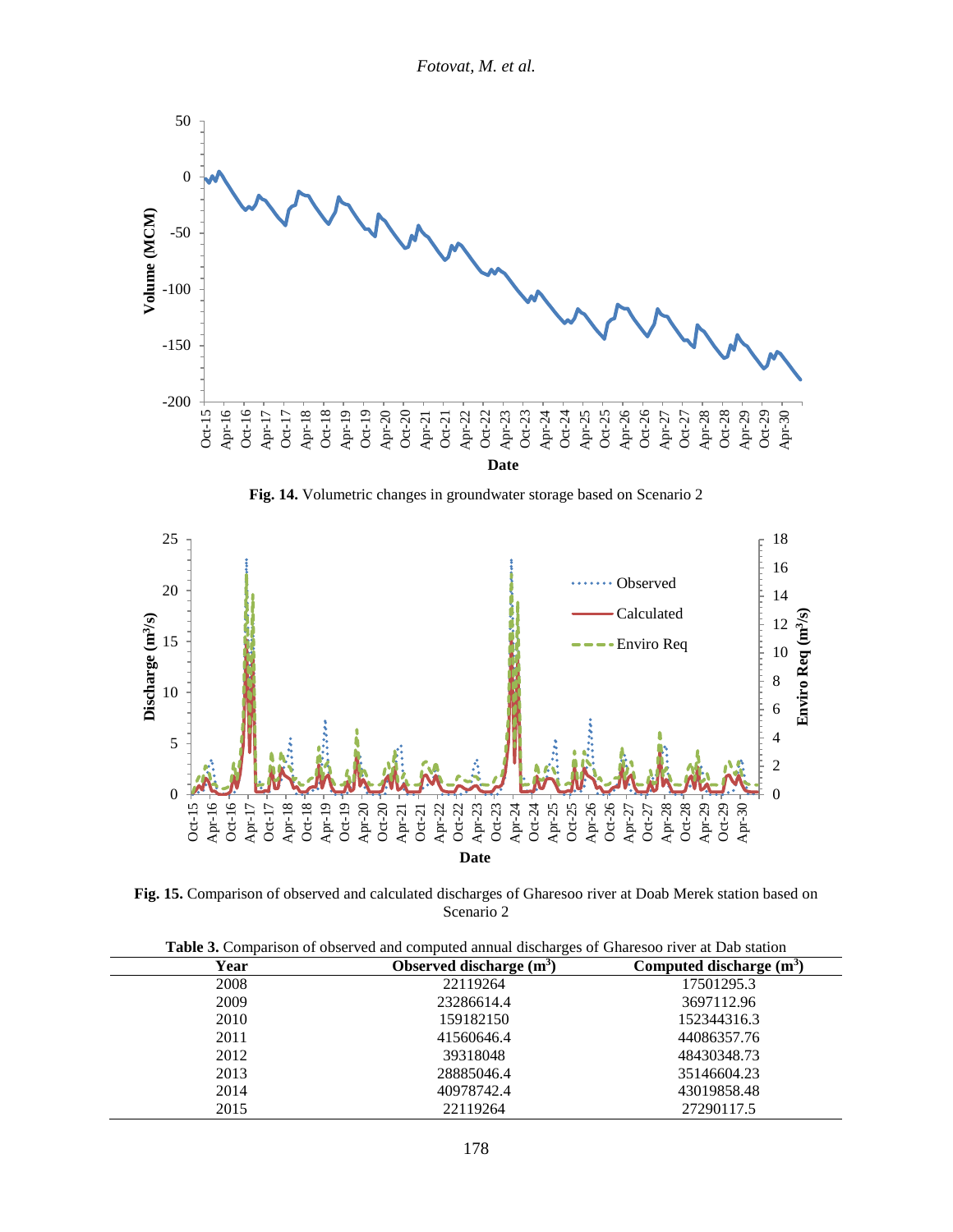

**Fig. 16.** Increasing rate of monthly groundwater storage based on Scenario 3



**Fig. 17.** Comparison of observed and calculated discharges of Gharesoo river at Doab Merek station based on Scenario 3

#### **Results of the Future Scenarios Modeling**

Four scenarios were evaluated for the future. Scenario 1 was designed as continuation of current condition and reference scenario until 2030. Based on results of this scenario, groundwater storage will decrease by nearly 437.3 MCM (equal to 19.6 m height). Main river at Doab station will be dried throughout all months of years

(Figures 12 and 13). With Scenario 2, we evaluated effects of a 35% decrease in the extraction from both groundwater and surface water defined in Scenario 1. Implementation of Scenario 2 led to a drop equal to 178.8 MCM in groundwater reservoir, meaning an 8m drawdown in water level until 2030. Also, surface water will be mostly dried, especially in summer (Figures 14 and 15). In the third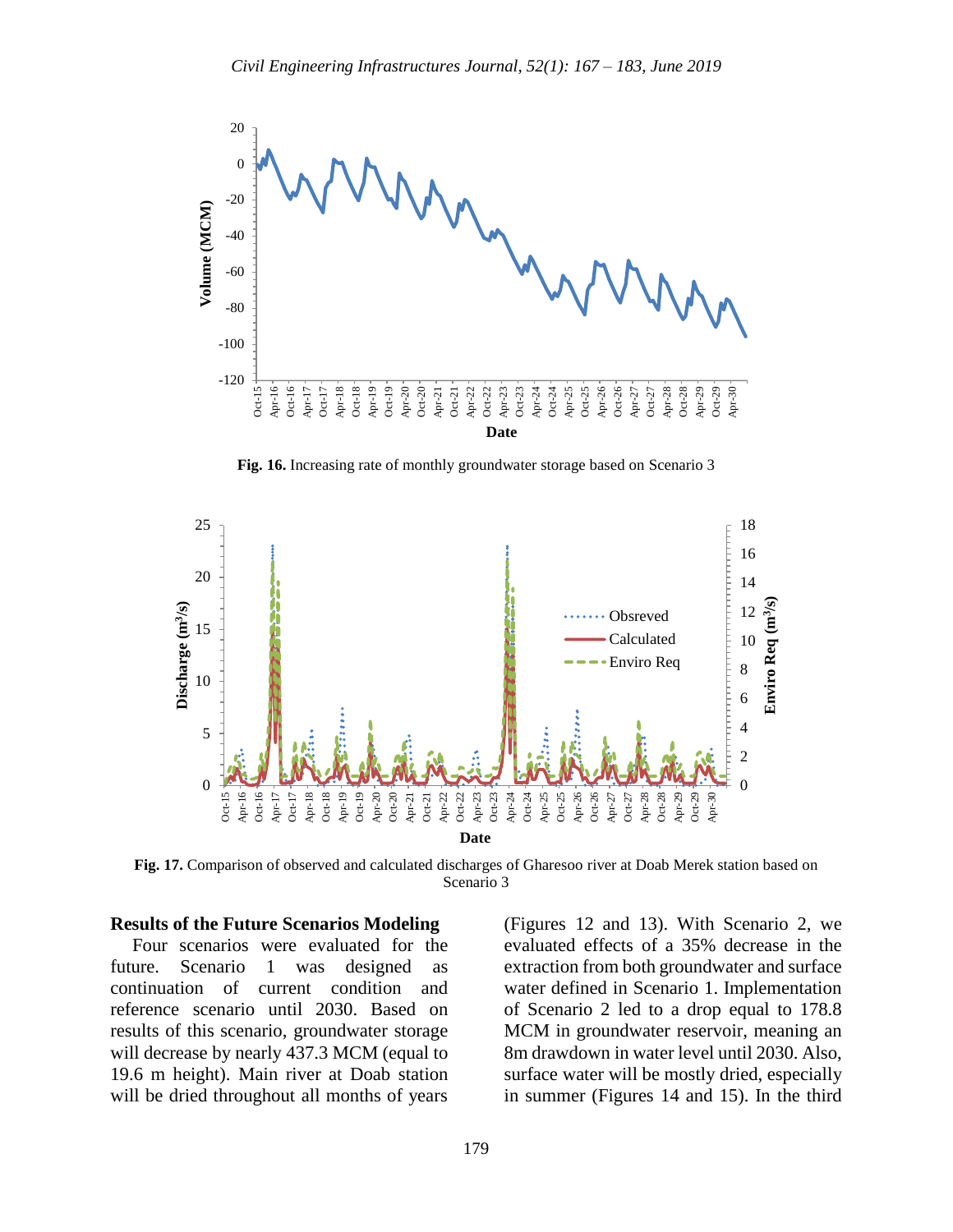scenario, a 45% reduction of extraction from both groundwater and surface water was applied, as shown in Figure 16. As a result, a 95.2 MCM decrease occurred in groundwater storage, therefore, environmental requirements in main river were not met and it was dried in summer (Figure 17). Although conditions of this scenario were better compared to previous ones. In the fourth scenario, a 57% decrease in extraction from both groundwater and surface water resulted in some 7.6 MCM rise of groundwater reservoir (approximately 0.34 m height) until 2030. Compared to previous scenarios, however, surface water levels will lower although environmental requirements will be met. In addition, no river dryness will happen (Figures 18 and 19).



**Fig. 18.** Volumetric changes in groundwater storage based on Scenario 4



**Fig. 19.** Comparison of observed and calculated discharges of Gharesoo river at Doab Merek station based on Scenario 4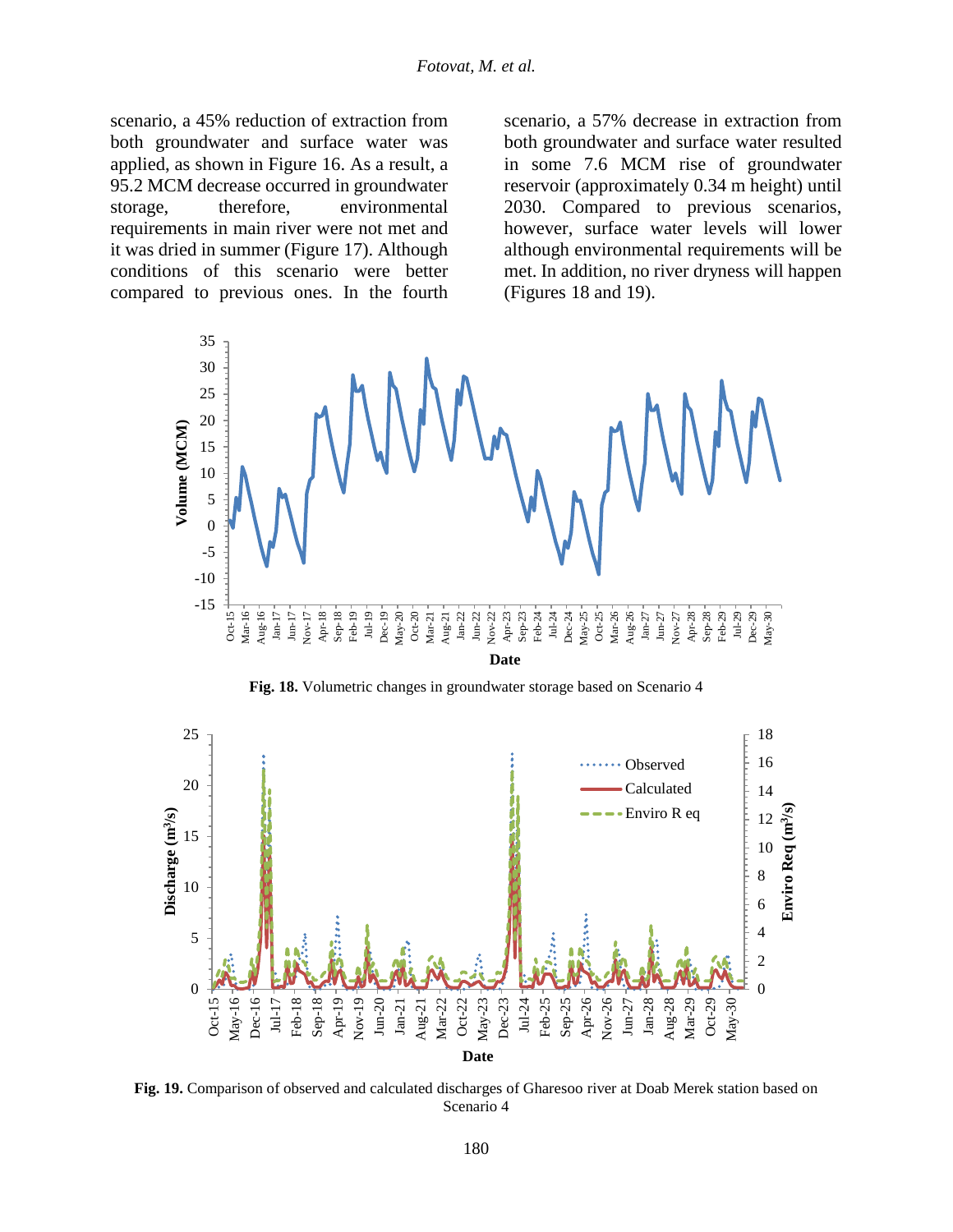### **CONCLUSIONS**

Severe depletion of aquifer water yield in Ravansar-Sanjabi catchment is a critical problem caused by over extraction. WEAP-MODFLOW link was used to analyze different scenarios to implement a comprehensive management program based on conjunctive use of surface water and groundwater resources to cease drawdown of water table. Initially, the models were calibrated and verified next, they were checked by different statistical criteria. Then, current condition was chosen as reference scenario being implemented along with 4 other scenarios within the framework of water resources management in the study area.

Scenario 1 is the continuation of present condition through 2030, based on which severe drawdown in water level of aquifer and dryness of the river are imminent. Scenarios 2 and 3 involve 35% and 45%, respectively, reduction of water withdrawal, which can only postpone above calamitous effects.

Scenarios 2 and 3 improve water resources conditions, but they cannot make them stable and sustainable. Eventually, the fourth scenario was performed with a 57% reduction of withdrawal of groundwater and surface water resources. Based on this scenario, groundwater storage will rise about 7.6 MCM (equal to 0.34 m height) until 2030. Due to this situation, Gharesoo as the main river in the region will not be dry in any months of year.

The scenario with a 57% decrease in surface water and groundwater discharge is eligible for being considered as the best scenario for sustainable development. This is because this scenario  $(4<sup>th</sup>)$  can balance the system and establish steady state of it. In this scenario, surface water will not suffer monthly dryness, there will be no water interruption in river flow, and although

environmental demands will not be met completely, such a condition will be more satisfying than those in other scenarios.

Admittedly, economic constraints of the regional residents and farmers have are the major obstacles to implementation of mentioned scenarios, especially that one  $(4<sup>th</sup>)$ with a 57% reduction of present extraction from water resources. Such obstacles can be overcome by modifying and shifting the cultivation patterns through replacement of existing crops by those being more valuable and needing less irrigation, and by constructing agro-industrial centers, etc.

#### **REFERENCES**

- Alam, N. and Olsthoorn, T.N. (2011). "Sustainable conjunctive use of surface and groundwater modeling on the basin scale", *International Journal of Natural Resources and Marine Sciences*, 1(1), 1-12.
- Alam, N. and Olsthoorn, T.N. (2014). "Sustainable conjunctive use of groundwater for additional irrigation", *Hydrological Processes*, 28, 5288- 5296.
- Allen, R.G. (1998). *Crop evapotranspiration (Guidelines for computing crop water requirements)*, FAO.
- Allen, R.G., Pereira, L.S., Smith, M., Raes, D., James L. and Wright, J.L. (2005). "FAO-56 dual crop coefficient method for estimating evaporation from soil and application extensions", *Journal of Irrigation and Drainage Engineering,* 1(131), 1- 13.
- Azari, A. (2011). "Groundwater-surface water interaction simulation in terms of integrated water resource management, Case study: Dez plain", PhD Thesis, University of Shahid Chamran, (In Persian).
- Bittinger, M.W. (1967). "Simulation and analysis of stream-aquifer systems", Ph.D. Thesis, Civil Engineering Department, Utah State University.
- Bredehoeft, J.D. and Young, R.A. (1983). "Conjunctive use of groundwater and surface water for irrigated agriculture: Risk aversion", *Water Resources Research*, 19(5), 1111-1121.
- Condon, L.E. and Maxwell, R.M. (2013). "Implementation of a linear optimization water allocation algorithm into a fully integrated physical hydrology model", *Advances in Water Resources*, 60, 135-147.
- Diao, X., Dinar, A., Roe, T. and Tsur, Y. (2007). "A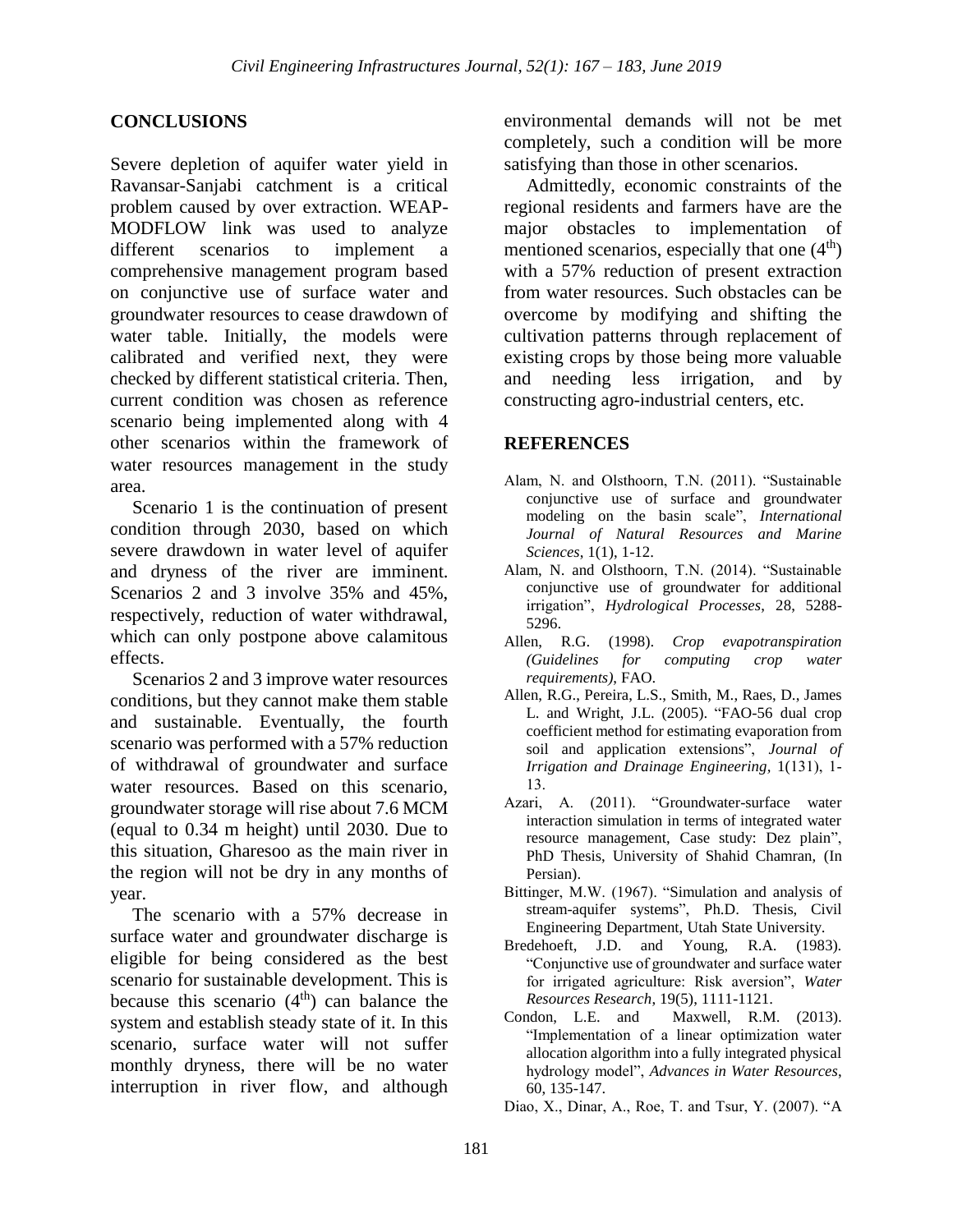general equilibrium analysis of conjunctive ground and surface water use with an application to Morocco", Department of Agricultural Economics and Management in the Center for Agricultural Economic Research, Discussion Paper No. 10.07, http://departments.agri.huji.ac.il/economics/index e.html.

- Dimovaa, G., Tzanova, E., Ninovb, P., Ribarovaa, I. and Kossida, M. (2014). "Complementary use of the WEAP model to underpin the development of SEEAW physical water use and supply tables", *Procedia Engineering*, 70, 563-572.
- Eghlim-Tarh Consulting Engineers, (2007). "The report of collecting statistics of water resources in Ravansar-Sanjabi studying area", Ministry of Energy, Kermanshah Regional Water Resources Authority, (In Persian).
- El-Rawy, M., Zlotnik, V.A., Al-Raggad, M., Al-Maktoumi, A., Kacimov, A. and Abdalla, O. (2016). "Conjunctive use of groundwater and surface water resources with aquifer recharge by treated wastewater: Evaluation of management scenarios in the Zarqa river basin, Jordan", *Environmental Earth Sciences*, 75, 1146.
- Fotovat, M., Porhemmat, J., Sedghi, S. and Bababzadeh, H. (2018). "Impact of structural geology on integrated water resources modeling improvement, A case study of Garesoo river basin, in Doab-Merek station, Kermanshah, Iran", *Geosciences*, 106, 103-110.
- Gaiser, T., Printz, A., von Raumer, H.G.S., Gotzinger, J., Dukhovny, V.A., Barthel, R., Sorokin, A., Tuchin, A., Kiourtsidis, C., Ganoulis, I. and Stahr, K. (2008). "Development of a regional model for integrated management of water resources at the basin scale", *Physics and Chemistry of the Earth*, 33, 175-182.
- Hadded, R., Nouiri, I., Alshihabi, O., Maßmann, J., Huber, M., Laghouane, A., Yahiaoui, H. and Tarhouni, A.J. (2013). "Decision Support System to manage the groundwater of the Zeuss Koutine aquifer using the WEAP-MODFLOW framework", *Water Resources Management*, 27, 1981-2000.
- Hall, W. and Buras, N. (1961). "The Dynamic Programming approach to water resources development", *Journal of Geophysical Research*, 66(2), 517-520
- Illangase Kare, T. and Morel-Sey Toux, H.J. (1982). "Stream- aquifer influence coefficients as tools for simulation and management", *Water Resources Research*, 18(1), 168-176.
- Hanson, R.T., Schmid, W., Faunt, C.C. and Lockwood, B. (2014). "Simulation and analysis of conjunctive use with MODFLOW's farm process", *Ground Water*, 48(5), 674-689.
- Howard, K.W.F. and Howard, K.K. (2016). "The new Silk Road Economic Belt as a threat to the sustainable management of Central Asia's transboundary water resources", *Environmental Earth Sciences*, 75(11), 976.
- Kareem, I.R. (2015). "Conjunctive use modeling of surface water and groundwater in the Jolak basin, North Iraq", *Journal of Kerbala University*, 13(1), 236-246.
- Kavab Consulting Engineers, (2002). "Semi detail studying about evaluation of surface and groundwater resources in Kermanshah Studying Area", Ministry of Energy, Kermanshah Regional Water Resources Authority.
- Li, P. (2016). "Groundwater quality in Western China: Challenges and paths forward for groundwater quality research in Western China", *Exposure and Health*, 8(3), 305-310.
- Li, P., Qian, H. And Wu, J. (2018). "Conjunctive use of groundwater and surface water to reduce soil salinization in the Yinchuan Plain, North-West China", *International Journal of Water Resources Development*, 34(3), 337-353.
- Li, X., Zhao, Y., Shi, C., Sha, J., Wang, Z.L. and Wang, Y. (2015). "Application of Water Evaluation and Planning (WEAP) model for water resources management strategy estimation in coastal Binhai New Area, China", *Ocean and Coastal Management*, 106, 97-109.
- Lovell, D.M. (2009). "Conjunctive management of groundwater and surface water resources in the upper Ovens river valley", M.Sc. Thesis, the University of Melbourne, Australia.
- Maddock, T. (1974). "The operation of a streamaquifer system under stochastic demands", *Water Resources Research*, 10(1), 1-10.
- Mahjoub, H., Mohammadi, M.M., Parsinejad, M. (2011). "Conjunctive use modeling of groundwater and surface water", *Journal of Water Resource and Protection*, 3, 726-734.
- Marino, M.A. (2001). "Conjunctive management of surface water and groundwater", *Regional Management of Water Resources*, 268, 165-173.
- Morel-Seytoux, H.J. and Daly, C.J. (1975), "A discrete Kernel generator for stream–aquifer studies", *Water Resources Research*, 11(2), 253-260.
- Nazari, H., Ghorashi, M., Karimibavandpour, A., Basavand, M. and Fotovat, M. (2015). "Active faulting and it's act on forming and geometry of the plains (Case study: Miandarband and Sanjabi faults, North West of Kermanshah and Miandarband and Ravansar-Sanjabi plain)", Ministry of Energy, Water Resources Management Co., Kermanshah Regional Water Authority, No. 109 (In Persian).
- Omar, E.D.M. and Moussa, A.M.A. (2016). "Water